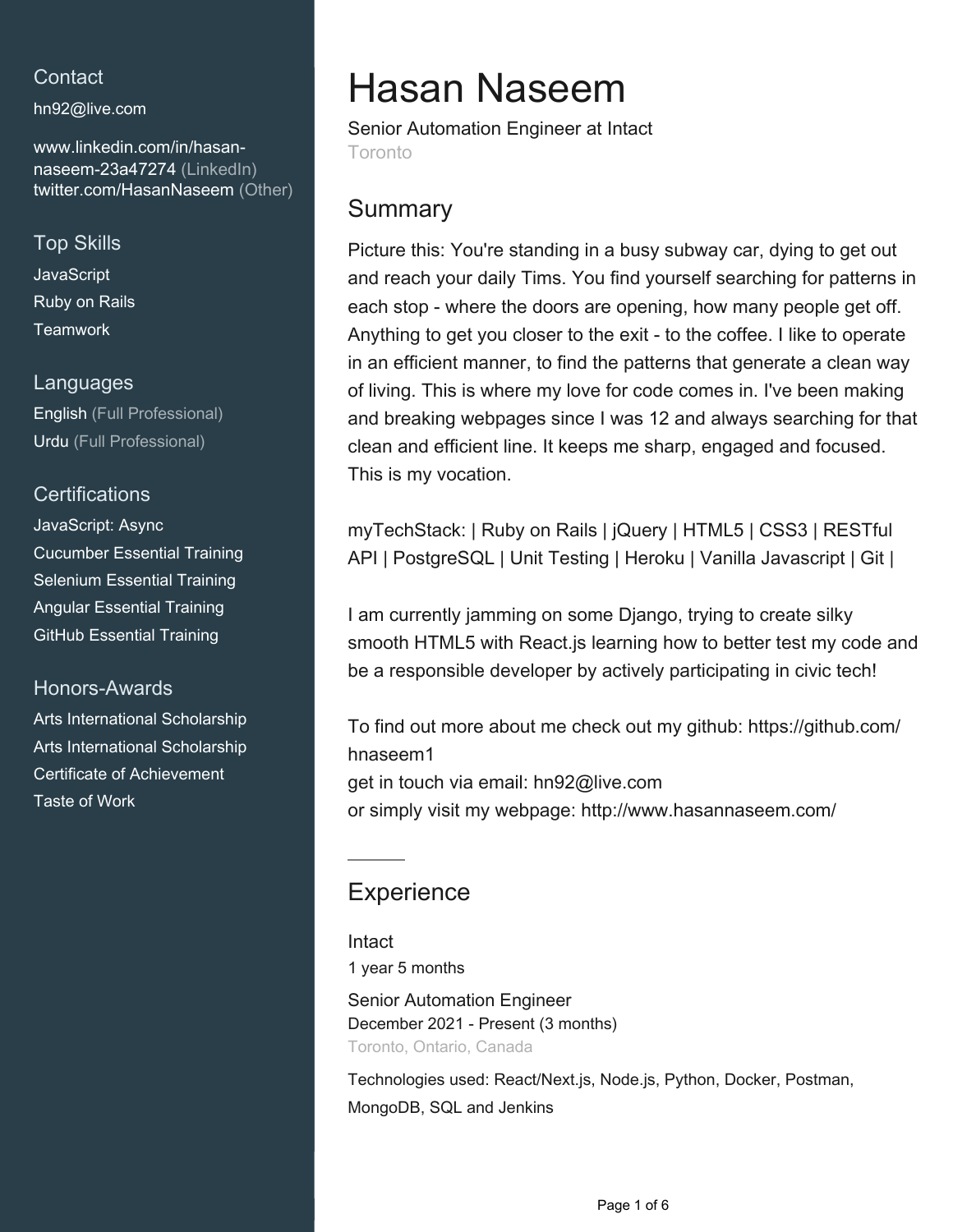Working closely with global sprint teams to build the highest quality tools and applications for commercial line stakeholders using the latest and greatest tools leveraging AI and ML

Maintain automation dashboard frontend, backend db and deployments.

Building Async Javascript for writing UI test scripts for complete end to end testing

Building Python scripts for assuring automated service testing

### Automation Engineer October 2020 - December 2021 (1 year 3 months) Toronto, Ontario, Canada

Technologies used: Node.Js, Python, React, MongoDB, Angular 6, Protractor, Cucumber, Github, Oracle SQL, JIRA, Jenkins

Implemented an automated testing framework on Node.JS for the micro service architecture including REST and SOA Services for commercial lines broker portal

Developed (UI and APIs), Enhanced and Maintained Commercial Lines reporting dashboard web application on TypeScript React.Js, Python and MongoDB

Developed automated UI testing scripts for angular 6 application using Protractor and Cucumber

Responsible for ensuring Jenkins pipelines and groovy scripts for automation suites

FDM Group 2 years 11 months Senior Consultant January 2021 - July 2021 (7 months)

**Consultant** December 2018 - December 2020 (2 years 1 month) Toronto, Canada Area

Java Developer Trainnee September 2018 - December 2018 (4 months) Toronto, Canada Area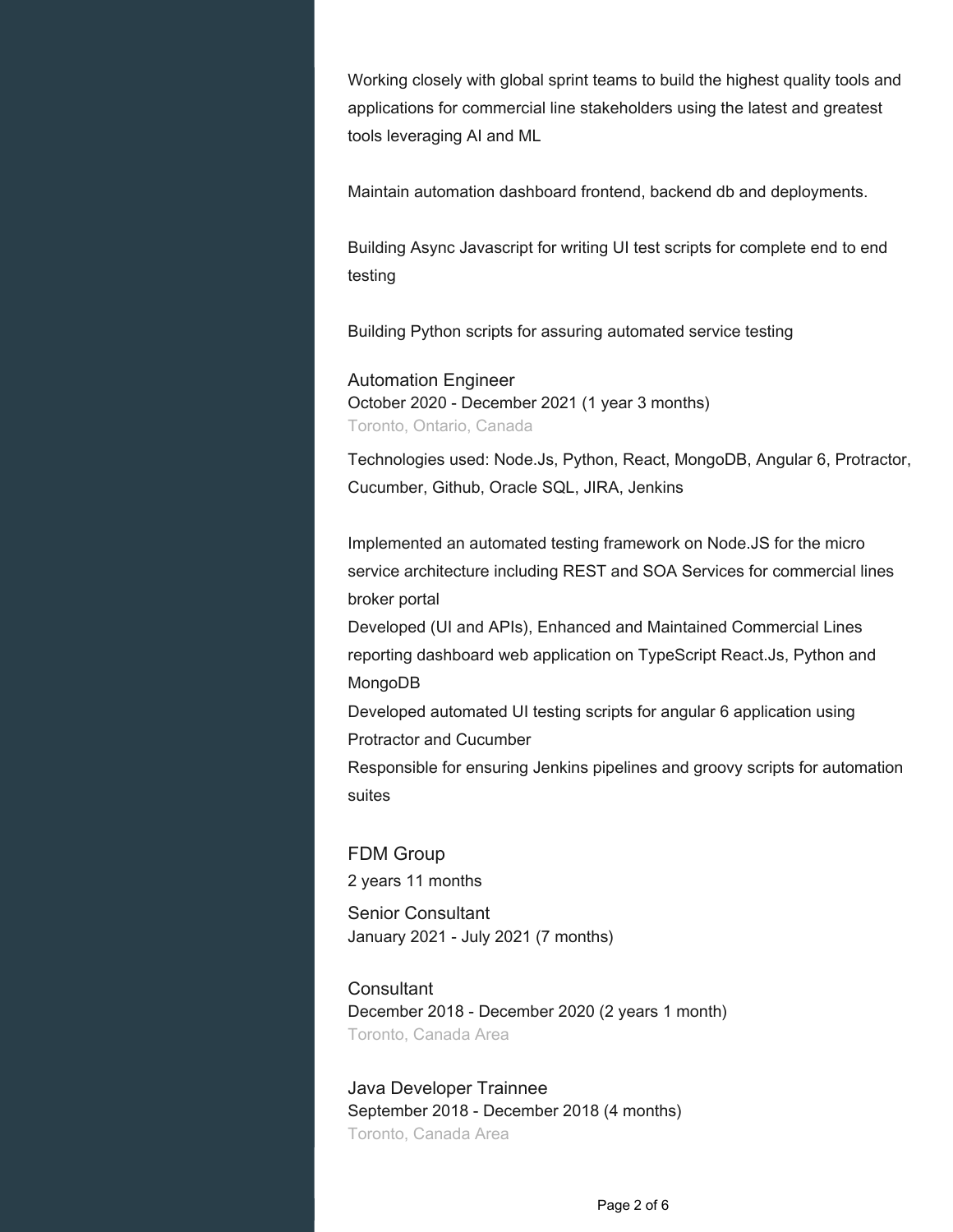Project-intensive training for Java EE development, Unix Shell Programming and SQL.

This program included the following modules:

- 1. Professional Skills
- 2. UNIX
- 3. SQL
- 4. PL/SQL
- 5. Java Core Fundamentals and Key Tools (Eclipse, SVN)
- 6. JUnit, TDD, UML, and Object Oriented Principles
- 7. Java Core Fundamentals and Key Tools (log4j, Mockito, Maven)
- 8. Java Core (I/O)
- 9. Java Core (Multithreading)
- 10. Data Access using JDBC, JPA
- 11. Finance
- 12. Web Development (HTML, CSS, JavaScript, XML)
- 13. Java Web Applications on Tomcat (Servlets and JSP)
- 14. Spring Framework (Core)
- 15. Spring Framework (AOP and Web MVC)
- 16. Group Project (Scrum)

NexJ Systems

1 year 9 months

Software Developer II April 2020 - September 2020 (6 months) Toronto, Ontario, Canada

Technologies used: NexJ CRM, JavaScript, Java, Scheme, Mercurial, Oracle SQL, SOAP, WSDL, ReviewBoard, JIRA

Software development consultant in professional services providing consulting to wealth management firm for NexJ CRM

Software Developer, CRM Development January 2019 - April 2020 (1 year 4 months) Toronto, Canada Area

Technologies used: JavaScript, Java, Scheme, Mercurial, Oracle SQL, SOAP, WSDL, ReviewBoard, JIRA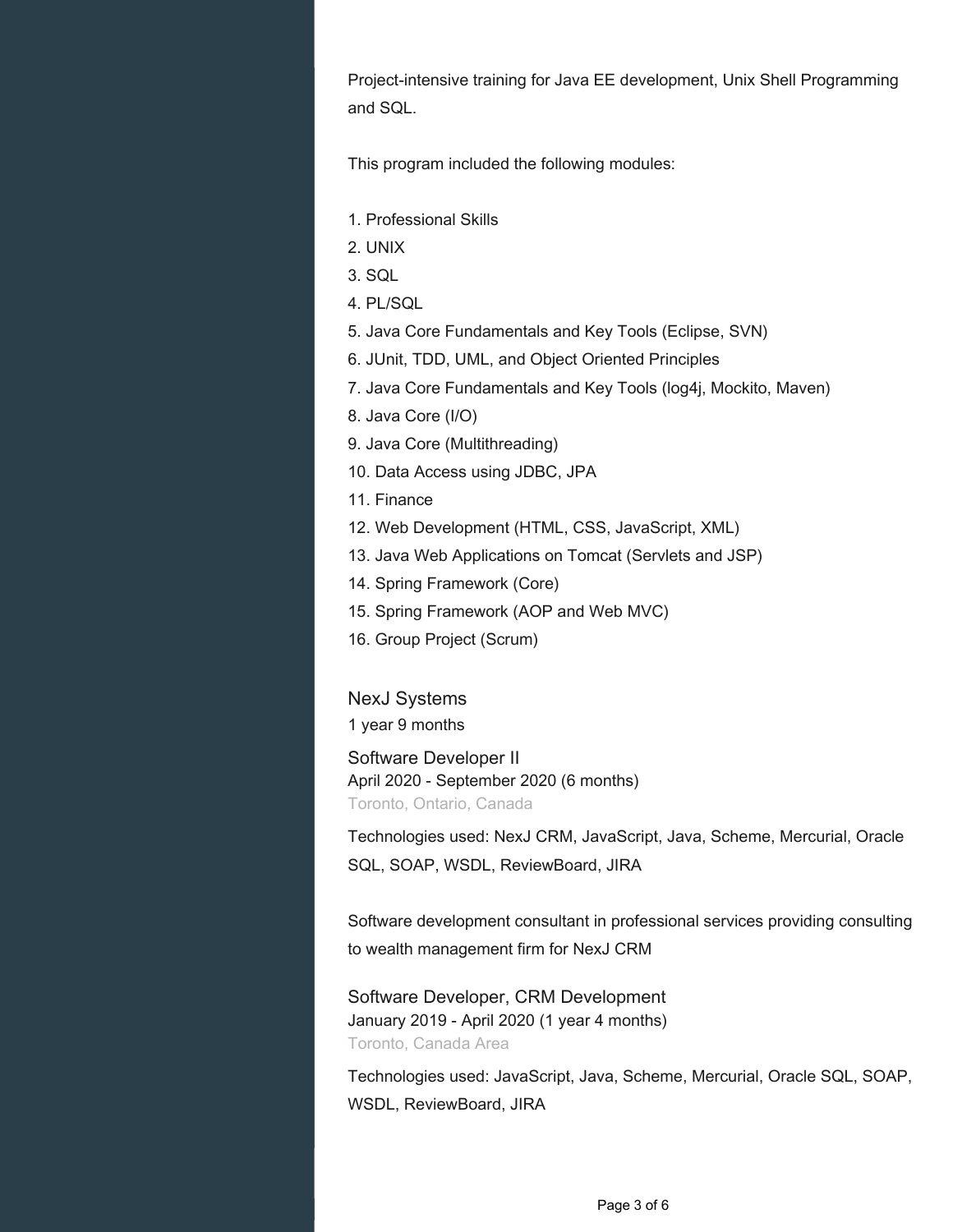- Designed, developed and enhanced fully-integrated CRM for Wells Fargo Advisors

- Part of a rich agile team, work alongside consultants and participating in daily stand ups

- Harness power of NexJ studio and functional programming to deliver fullstack solutions

- Utilize SVN for version control, Review Board for code quality assurance and best practises

- Manage workflows through JIRA board

Freelance Web Development Developer June 2018 - April 2020 (1 year 11 months) Toronto, Canada Area

Work on full-stack web projects, RESTful APIs and Databases.

Preferred stack: Ruby on Rails, React.js, PostgreSQL

## Bitmaker Web Development Immersive Student March 2018 - June 2018 (4 months) Toronto, Canada Area

Technologies Used: Ruby on Rails, HTML5, CSS3, SASS, Javascript, RESTful APis, Git, PostgreSQL, Sinatra, Heroku

Currently enrolled in 12 weeks full-time boot-camp with over 500 hours of learning and practical experience that equips the most sought-after skills in tech, from JavaScript to Rails. Includes building real websites, APIs, and datadriven apps while collaborating with classmates on a range of projects.

Raj Products Co. Business Systems Analyst August 2014 - December 2017 (3 years 5 months)

Technologies used: mySQL, Microsoft Visual Studios, SAP Crystal Reports, DFDs and UML.

- worked with the tech team for deployment of a tailor-made RDBMS.
- proposed and implemented solutions to automate production processing.
- Performed Inventory audits on a weekly basis.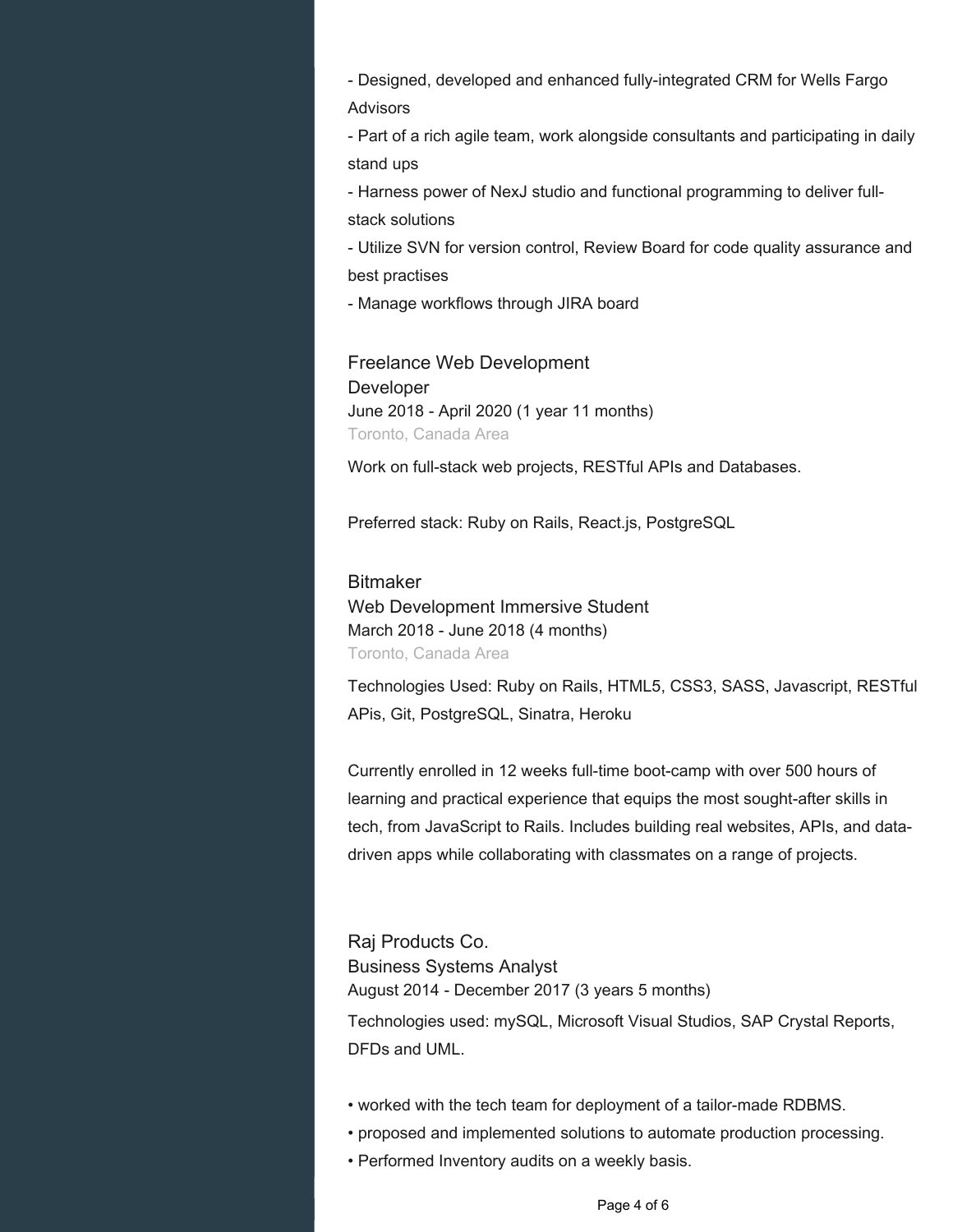- Designed systems workflow
- Implemented controls and performed system audits on a regular basis.

• Compiled computer generated reports and analyzed them for production leakages and losses.

• Identify problems and requirements from stakeholders and analyzed data for planning new reports

• Highlighting, delegating system bugs and manage tasks and projects through online tools similar to trouble ticket system.

Sheffield Students' Union President, PSA May 2013 - May 2014 (1 year 1 month)

Represent Pakistani community in Sheffield University. Job included

- Events Planning
- Team leading and team playing.
- Marketing, Publicity
- Making use of social media
- Managing society cash flows,
- Taking part in competition representing Pakistani culture and building a
- decent image of our country on various occasions.
- Building proposals for Sponsorships and activities
- Publicising and maintaining blog: paksocsheffield.wordpress.com (launched and maintained by me)

University of Sheffield Management School Student Ambassador December 2012 - September 2013 (10 months)

Representing students from Pakistan in the management school. Job Included

- Carrying out campus tours
- Calling international students coming from Pakistan
- Carrying out promotion activities for SUMS (Sheffield University Management School)
- Teamwork

Aga Khan University Intern June 2013 - July 2013 (2 months)